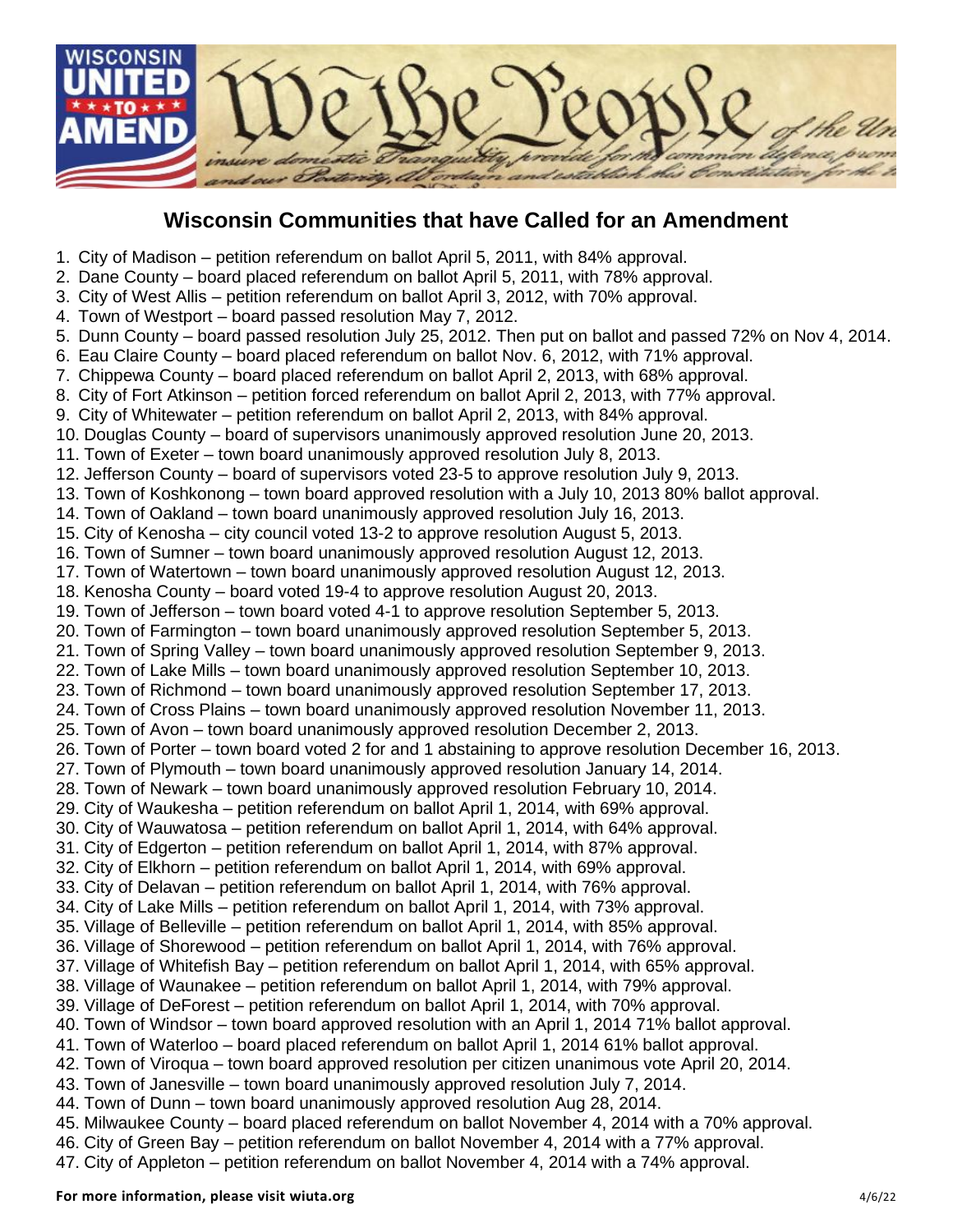48. City of Fond du Lac – petition referendum on ballot November 4, 2014 with a 73% approval. 49. City of Neenah – petition referendum on ballot November 4, 2014 with a 79% approval. 50. City of Menasha – petition referendum on ballot November 4, 2014 with an 80% approval. 51. City of Ripon – petition referendum on ballot November 4, 2014 with a 79% approval. 52. City of Wausau – petition referendum on ballot November 4, 2014 with a 77% approval. 53. City of Stoughton – petition referendum on ballot November 4, 2014 with an 82% approval. 54. Village of Oregon – petition referendum on ballot November 4, 2014 with a 79% approval. 55. Village of Park Ridge – petition referendum on ballot November 4, 2014 with an 83% approval. 56. City of Watertown – petition referendum on ballot April 7, 2015 with a 69% approval. 57. City of Evansville – petition referendum on ballot April 7, 2015 with an 80% approval. 58. Town of Reedsburg – board placed referendum on ballot April 7, 2015 with a 63% ballot approval. 59. Town of Ellington – town board approved resolution April 21, 2015. 60. City of Mauston – city council unanimously approved a resolution June 23, 2015. 61. City of New Lisbon - city council unanimously approved a resolution July 20, 2015. 62. Town of Greenville – town board voted 3-2 to approve resolution October 12, 2015. 63. Village of Belmont – petition referendum on ballot April 5, 2016 with an 88% approval. 64. City of Beloit – petition referendum on ballot April 5, 2016 with a 74% approval. 65. City of Brodhead – board placed referendum on ballot April 5, 2016 with an 85% approval. 66. Town of Clarno – board placed referendum on ballot April 5, 2016 85% ballot approval. 67. City of Darlington – petition referendum on ballot April 5, 2016 with an 81% approval. 68. City of Janesville – board placed referendum on ballot April 5, 2016 with an 84% approval. 69. City of Lancaster – petition referendum on ballot April 5, 2016 with an 85% approval. 70. City of New London – petition referendum on ballot April 5, 2016 with an 81% approval. 71. City of Monroe – board placed referendum on ballot April 5, 2016 with an 82% approval. 72. City of Platteville – petition referendum on ballot April 5, 2016 with an 84% approval. 73. Town of York – board placed referendum on ballot April 5, 2016 with an 86% ballot approval. 74. Town of Fountain – town board approved resolution per citizen vote (8-1-1) April 20, 2016. 75. Town of Mt. Pleasant – unanimous board approval May 16, 2016. Referendum passed November 8, 2016 with a 88% approval. 76. City of Milton – city council unanimously approved resolution August 16, 2016. 77. Town of Marion – town board unanimously approved resolution September 8, 2016. 78. Rock County – ballot referendum passed November 8, 2016 with a 86% approval. 79. City of Reedsburg – ballot referendum passed November 8, 2016 with a 86% approval. 80. City of Manitowoc – ballot referendum passed November 8, 2016 with a 81% approval. 81. City of Delafield – ballot referendum passed November 8, 2016 with a 79% approval. 82. Village of Neshkoro – ballot referendum passed November 8, 2016 with a 88% approval. 83. Village of New Glarus – ballot referendum passed November 8, 2016 with a 88% approval. 84. Village of Spring Valley – ballot referendum passed November 8, 2016 with a 91% approval. 85. Village of Osceola – ballot referendum passed November 8, 2016 with a 86% approval. 86. Village of Mount Horeb – ballot referendum passed November 8, 2016 with a 84% approval. 87. Village of Monticello – ballot referendum passed November 8, 2016 with a 86% approval. 88. Village of Clayton – ballot referendum passed November 8, 2016 with a 86% approval. 89. Town of New Glarus – ballot referendum passed November 8, 2016 with a 83% approval. 90. Town of Harris – ballot referendum passed November 8, 2016 with a 65% approval. 91. Town of Springdale – ballot referendum passed November 8, 2016 with a 86% approval. 92. Town of Decatur – ballot referendum passed November 8, 2016 with a 89% approval. 93. Town of Cadiz – ballot referendum passed November 8, 2016 with a 87% approval. 94. Town of Lake Tomahawk – ballot referendum passed November 8, 2016 with a 91% approval. 95. Town of West Point – ballot referendum passed November 8, 2016 with a 67% approval. 96. Town of Clayton – town board unanimously approved resolution January 18, 2017. 97. City of Sturgeon Bay – council unanimously approved resolution March 21, 2017. 98. City of Racine - ballot referendum passed April 4, 2017 with a 81% approval. 99. City of Monona - ballot referendum passed April 4, 2017 with a 91% approval. 100. Village of Fox Crossing - ballot referendum passed April 4, 2017 with a 81% approval. 101. Village of Blue Mounds - ballot referendum passed April 4, 2017 with a 88% approval. 102. Town of Blue Mounds - ballot referendum passed April 4, 2017 with a 84% approval. 103. Town of Jordan - ballot referendum passed April 4, 2017 with a 71% approval.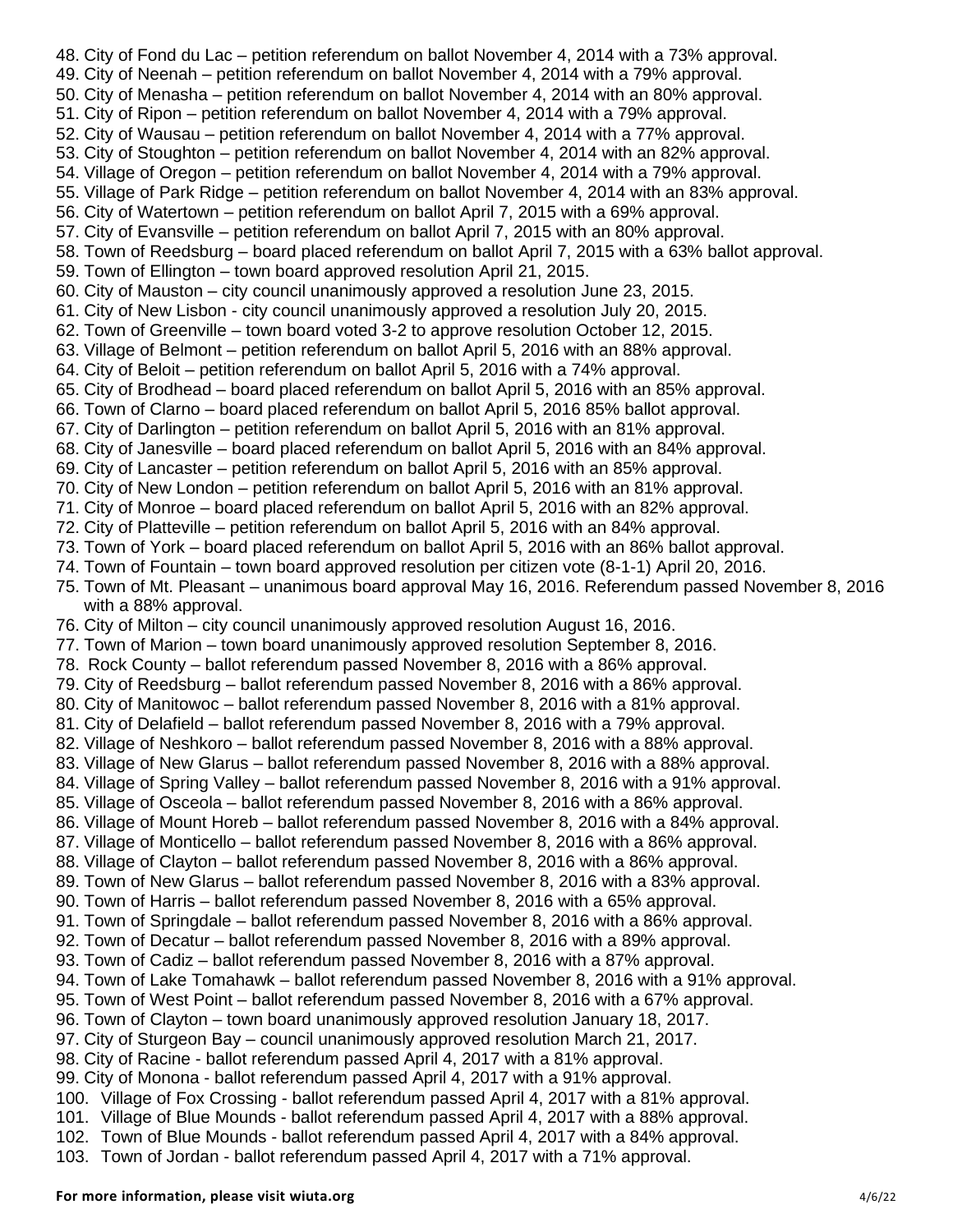104. Town of Crystal Lake - ballot referendum passed April 4, 2017 with a 79% approval. 105. Town of Caledonia - ballot referendum passed April 4, 2017 with a 70% approval. 106. Town of Bailey's Harbor – board unanimously approved resolution June 12, 2017. 107. Town of Egg Harbor – board unanimously approved resolution June 19, 2017. 108. Town of Liberty Grove – board unanimously approved resolution July 5, 2017. 109. Village of Egg Harbor – board unanimously approved resolution July 10, 2017. 110. Village of Ephraim – board unanimously approved resolution July 11, 2017. 111. City of Merrill – board voted 7-1 to approve resolution July 11, 2017. 112. Town of Forestville – board unanimously approved resolution July 18, 2017. 113. Town of Gibraltar – board voted 4-1 to approve resolution August 2, 2017. 114. Town of Sturgeon Bay – board unanimously approved resolution September 4, 2017. 115. Town of Jacksonport – board unanimously approved resolution September 26, 2017. 116. Town of Brussels – board unanimously approved resolution November 8, 2017. 117. Village of Forestville – board unanimously approved resolution November 21, 2017. 118. Town of Clay Banks – board unanimously approved resolution December 14, 2017. 119. Town of Nasewaupee – board unanimously approved resolution December 15, 2017. 120. Town of Union – board unanimously approved resolution February 14, 2018. 121. Green County – ballot referendum passed April 3, 2018 with a 78% approval. 122. St. Croix County – ballot referendum passed April 3, 2018 with a 77% approval. 123. City of La Crosse – ballot referendum passed April 3, 2018 with a 88% approval. 124. City of Marshfield – ballot referendum passed April 3, 2018 with a 81% approval. 125. City of Sun Prairie – ballot referendum passed April 3, 2018 with a 83% approval. 126. City of Rice Lake – ballot referendum passed April 3, 2018 with a 81% approval. 127. Village of McFarland – ballot referendum passed April 3, 2018 with a 79% approval. 128. Village of Wittenberg – ballot referendum passed April 3, 2018 with a 83% approval. 129. Town of Sand Creek – ballot referendum passed April 3, 2018 with a 77% approval. 130. Town of Gardner – board unanimously approved resolution April 17, 2018. 131. Door County – board of supervisors voted 19-2 to approve resolution April 17, 2018. 132. Village of Sister Bay – board unanimously approved resolution May 24, 2018. 133. City of Black River Falls – board approved resolution 7-0 in support of the Jackson County referendum August 7, 2018. 134. Jackson County – ballot referendum passed November 6, 2018 with a 69% approval. 135. Sauk County – ballot referendum passed November 6, 2018 with a 72% approval. 136. Wood County – ballot referendum passed November 6, 2018 with a 80% approval. 137. Village of Readstown – ballot referendum passed November 6, 2018 with a 91% approval. 138. Village of Westfield – ballot referendum passed November 6, 2018 with a 87% approval. 139. Village of Weston – ballot referendum passed November 6, 2018 with a 83% approval. 140. Town of Kickapoo – ballot referendum passed November 6, 2018 with a 85% approval. 141. Town of Rib Mountain – ballot referendum passed November 6, 2018 with a 78% approval. 142. Town of Vermont – ballot referendum passed November 6, 2018 with a 86% approval. 143. City of Shawano – board voted 5-1 to approve resolution December 12, 2018. 144. City of Richland Center – board voted 6-1-1 to approve resolution December 18, 2018. 145. City of Phillips – board voted unanimously to approve resolution October 1, 2019. 146. City of Park Falls – board voted unanimously to approve resolution October 14, 2019. 147. City of Rhinelander - ballot referendum passed April 7, 2020 with a 89% approval. 148. City of Eagle River - ballot referendum passed April 7, 2020 with a 87% approval. 149. Town of Wescott - ballot referendum passed April 7, 2020 with a 86% approval. 150. Town of Newbold - ballot referendum passed April 7, 2020 with a 87% approval. 151. Town of Crescent - ballot referendum passed April 7, 2020 with a 83% approval. 152. Town of Pelican - ballot referendum passed April 7, 2020 with a 85% approval. 153. Town of Woodruff - ballot referendum passed April 7, 2020 with a 85% approval. 154. Town of Pine Lake - ballot referendum passed April 7, 2020 with a 86% approval. 155. Town of Hazelhurst - ballot referendum passed April 7, 2020 with a 86% approval. 156. Town of Arbor Vitae - ballot referendum passed April 7, 2020 with a 87% approval. 157. Town of Presque Isle - ballot referendum passed April 7, 2020 with a 79% approval. 158. Town of Winchester - ballot referendum passed April 7, 2020 with a 79% approval. 159. Town of Boulder Junction - ballot referendum passed April 7, 2020 with a 86% approval.